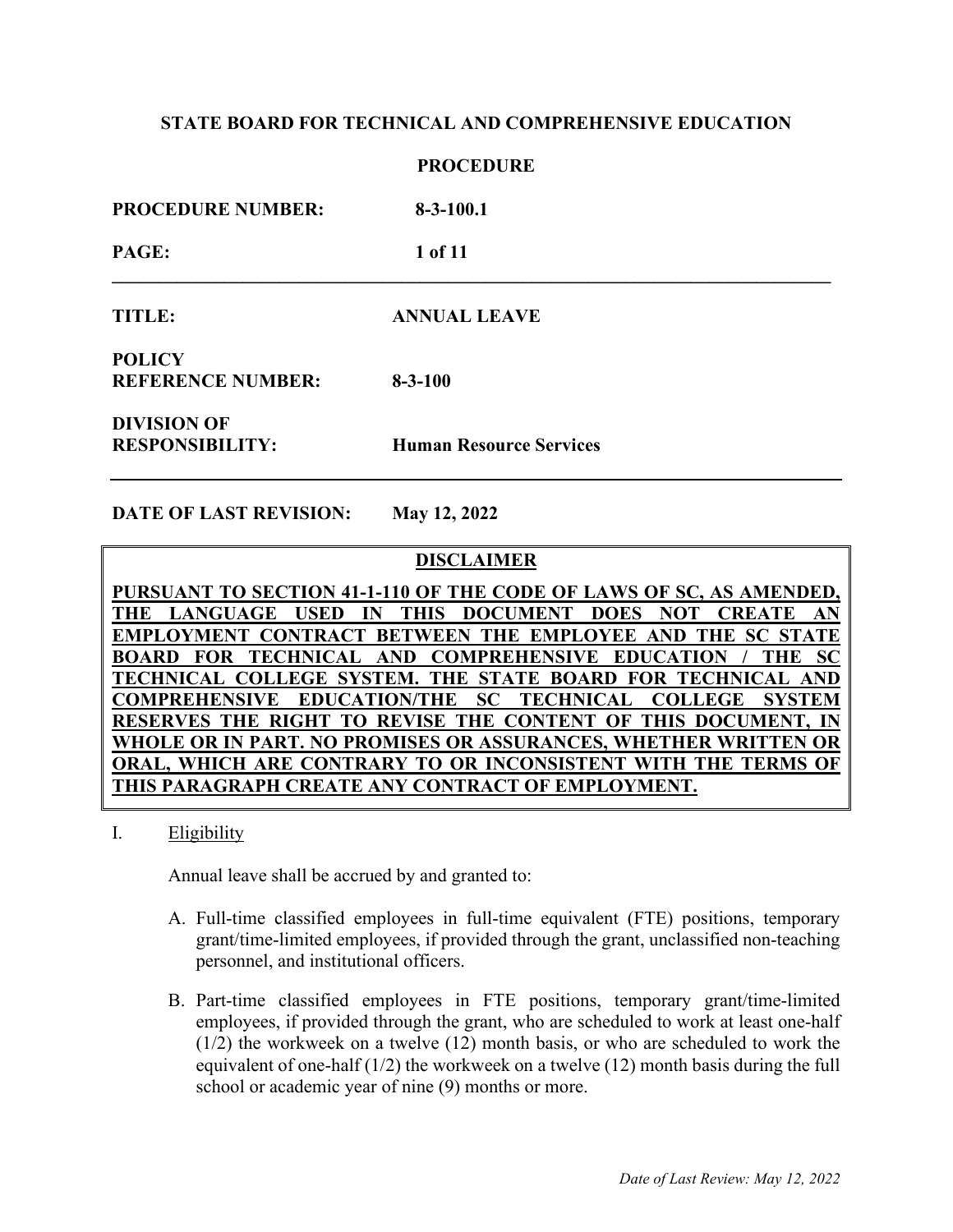### **PROCEDURE**

| <b>PROCEDURE NUMBER:</b> | $8-3-100.1$ |
|--------------------------|-------------|
| PAGE:                    | 2 of 11     |

- C. Teaching faculty do not accrue annual leave but are given non-workdays in lieu of annual leave. (See State Board Procedure No. 8-3-101.1, Faculty Non-Work Days).
- II. Annual Leave Earnings
	- A. Computation
		- 1. Employees who are in pay status one-half or more of the workdays of the month shall earn annual leave for the full month. If they are in pay status for less than one-half the workdays, they shall earn no annual leave.
		- 2. Employees shall earn annual leave while on annual leave, sick leave, or other authorized leave with pay. Employees shall not earn annual leave while on leave without pay.
		- 3. Employees' annual leave earnings are computed based on the number of hours in the employee's workday.
		- 4. Employees' annual leave earnings are based on the employee's leave accrual date. The leave accrual date reflects:
			- a. All State service in an FTE position, including part-time service, adjusted to reflect periods when there was a break in service.
			- b. All service as a certified employee in a permanent position of a school district of this State; and
			- c. At the discretion of the System President/College President or their designee, all service in any temporary capacity counted towards the employee's probationary period.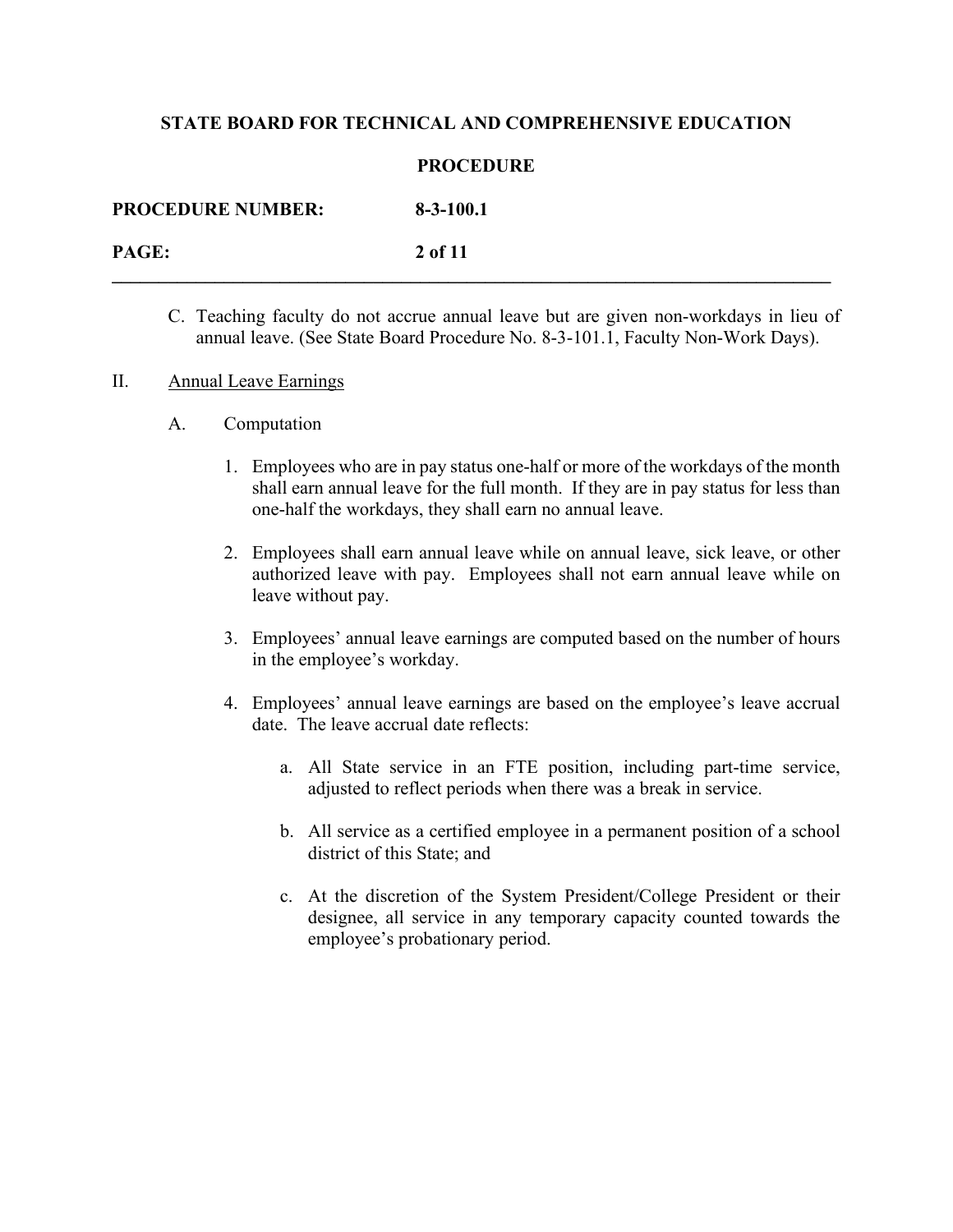#### **PROCEDURE**

| <b>PROCEDURE NUMBER:</b> | $8-3-100.1$ |
|--------------------------|-------------|
| PAGE:                    | 3 of 11     |

#### B. Rate of Earnings

- 1. Five (5) Day Workweek Schedule of 37.5 or 40 Hours Per Week
	- a. Calculation of workday hours

To determine the number of hours in a workday, divide the total number of hours an employee is regularly scheduled to work during a week by five (5) (regardless of the number of days the employee actually reports to work).

b. Service of ten years or less

Full-time employees in FTE positions and eligible temporary grant/time-limited employees on five (5) days per workweek schedule with State service of less than ten (10) years shall earn annual leave dating from date of employment at the rate of one and one-fourth (1-1/4) working days per calendar month of service in each calendar year. See Chart #1 and Chart #2. In addition, all service as a certified employee in an FTE position of a school district of this State must be used to calculate the leave accrual date. (S.C. Code Ann. § 8-11-640)

c. Service of more than ten years (bonus leave earnings)

Full-time employees in FTE positions and eligible temporary grant/time-limited employees on five (5) days per workweek schedule with State service of more than ten (10) years shall earn a bonus of one and one-fourth (1-1/4) working days of annual leave for each year of service beyond ten (10) years. In addition, all service as a certified employee in an FTE position of a school district of this State must be used to calculate the leave accrual date. (S.C. Code Ann. § 8-11-640) Bonus leave earnings for temporary grant/time-limited employees is a System Office/College option based on the availability of funding. See Chart #1 and Chart #2.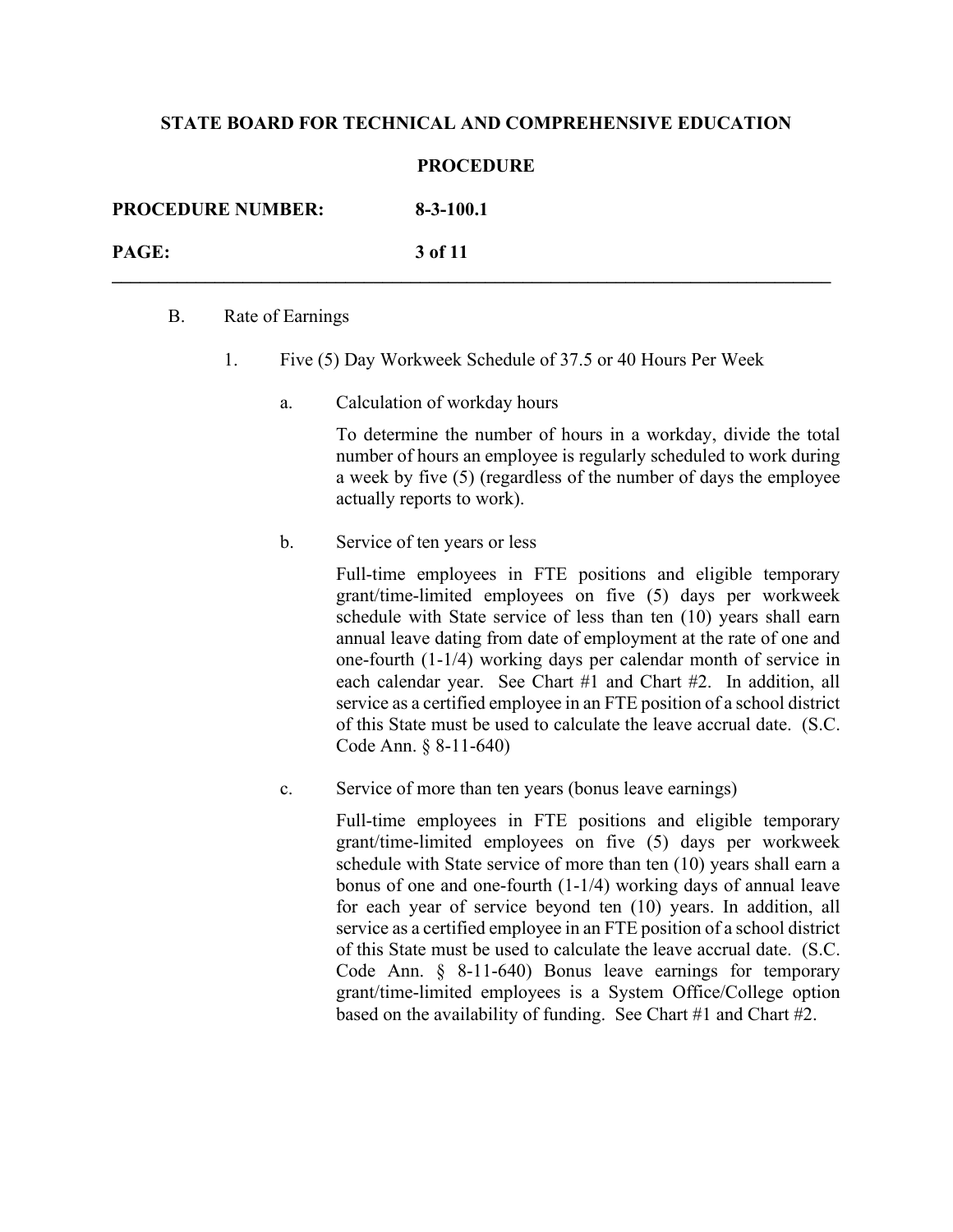### **PROCEDURE**

| <b>PROCEDURE NUMBER:</b> | $8-3-100.1$ |
|--------------------------|-------------|
| PAGE:                    | 4 of 11     |

2. Schedules Other Than a Five-Day Workweek of 37.5 or 40 Hours Per Week

All employees earn the number of days per year based on their years of service. However, the earning rate in hours per month varies according to the length of the workday. If the workday differs from eight hours, divide the number of hours in the workday by eight, then multiply this ratio by the earnings rate in the last column of Chart #2 below.

Examples of such schedules could include:

- a. Law enforcement employees who are regularly scheduled to work 43 hours per week. Forty-three hours divided by five equals a workday of 8.6 hours;
- b. Fire protection employees who are regularly scheduled to work 53 hours per week. Fifty-three hours divided by five equals a workday of 10.6 hours;
- c. Part-time employees who are regularly scheduled to work 20 hours per week. Twenty hours divided by five equals a workday of four hours; or
- d. Full-time employees who are regularly scheduled to work 39 hours per week. Thirty-nine hours divided by five equals a workday of 7.8 hours.

#### CHART #1 - Five (5) Days (37.5 hours) Per Workweek Schedule

| Years of Service | Days Per Year | Earning Rate<br>Hours Per Month |
|------------------|---------------|---------------------------------|
|                  |               |                                 |
| $1 - 10$         | 15.00         | 9.38                            |
| 11               | 16.25         | 10.16                           |
| 12               | 17.50         | 10.94                           |
| 13               | 18.75         | 11.72                           |
| 14               | 20.00         | 12.50                           |
| 15               | 21.25         | 13.28                           |
| 16               | 22.50         | 14.06                           |
| 17               | 23.75         | 14.84                           |
| 18               | 25.00         | 15.63                           |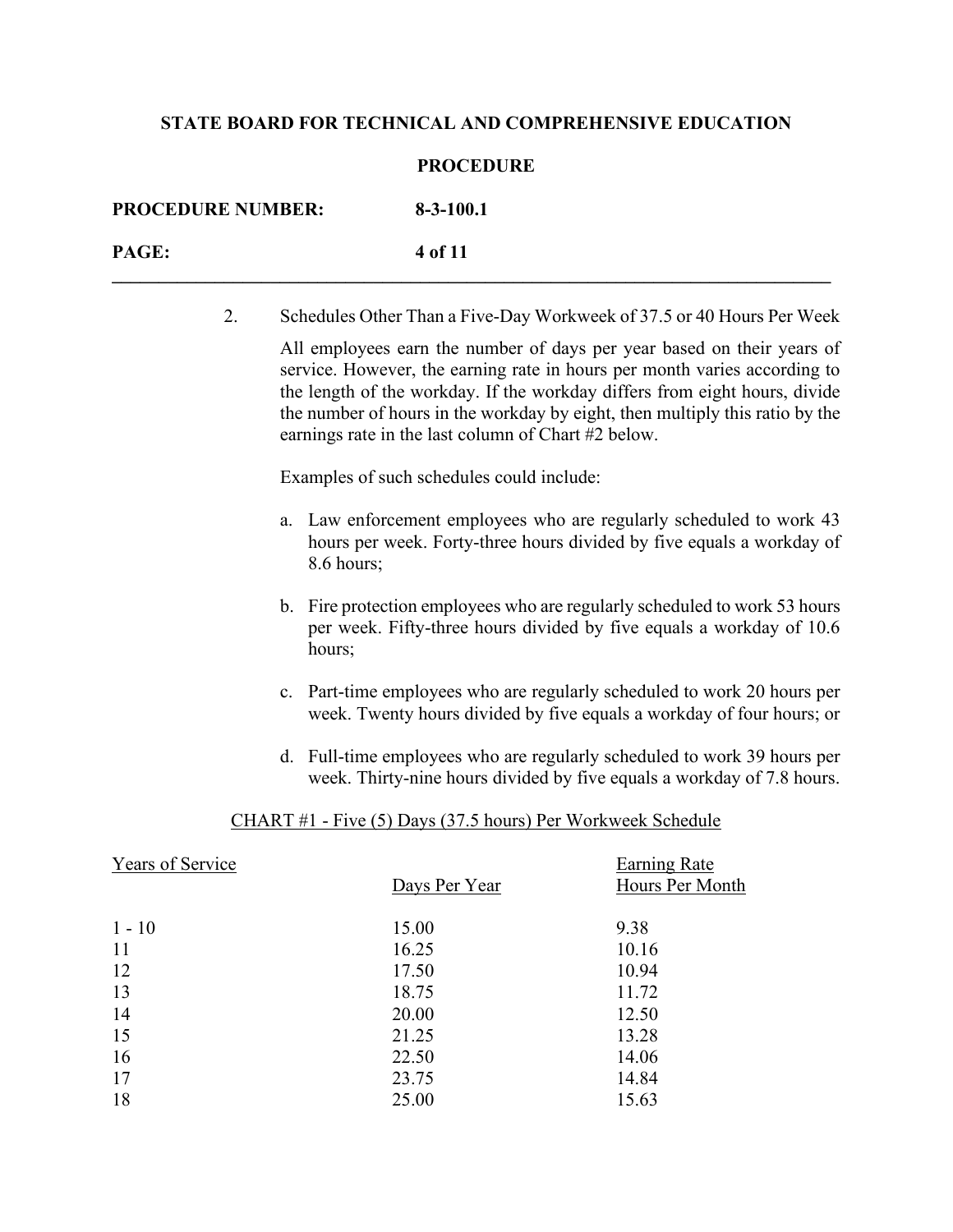| <b>PROCEDURE NUMBER:</b> | $8-3-100.1$ |       |  |
|--------------------------|-------------|-------|--|
| PAGE:                    | 5 of 11     |       |  |
| 19                       | 26.25       | 16.41 |  |
| 20                       | 27.50       | 17.19 |  |
| 21                       | 28.75       | 17.97 |  |
| 22 and Over              | 30.00       | 18.75 |  |

### **PROCEDURE**

## CHART #2 - Five (5) Days (40 hours) Per Workweek Schedule

| Years of Service |               | Earning Rate    |
|------------------|---------------|-----------------|
|                  | Days Per Year | Hours Per Month |
|                  |               |                 |
| $1 - 10$         | 15.00         | 10.00           |
| 11               | 16.25         | 10.83           |
| 12               | 17.50         | 11.67           |
| 13               | 18.75         | 12.50           |
| 14               | 20.00         | 13.33           |
| 15               | 21.25         | 14.17           |
| 16               | 22.50         | 15.00           |
| 17               | 23.75         | 15.83           |
| 18               | 25.00         | 16.67           |
| 19               | 26.25         | 17.50           |
| 20               | 27.50         | 18.33           |
| 21               | 28.75         | 19.17           |
| 22 & Over        | 30.00         | 20.00           |

#### III. Maximum Accrual and Carryover

A. Eligible employees shall be permitted to carryover from one (1) calendar year to the next any unused annual leave up to a total accumulation of forty-five (45) workdays; EXCEPT THAT, employees of an agency which provided for maximum accumulation in excess of forty-five (45) workdays as of June 2, 1972, shall not forfeit the excess, but shall retain excess leave which shall be the maximum amount the employees may carry over into future years. If the employee subsequently reduces the amount of such leave carried over, the reduced amount, if in excess of forty-five (45) workdays, shall become the employee's maximum carryover into future years. If the employee further reduces the amount of such leave carried over to forty-five (45) workdays or less, fortyfive (45) days shall become the maximum amount of unused annual leave the employee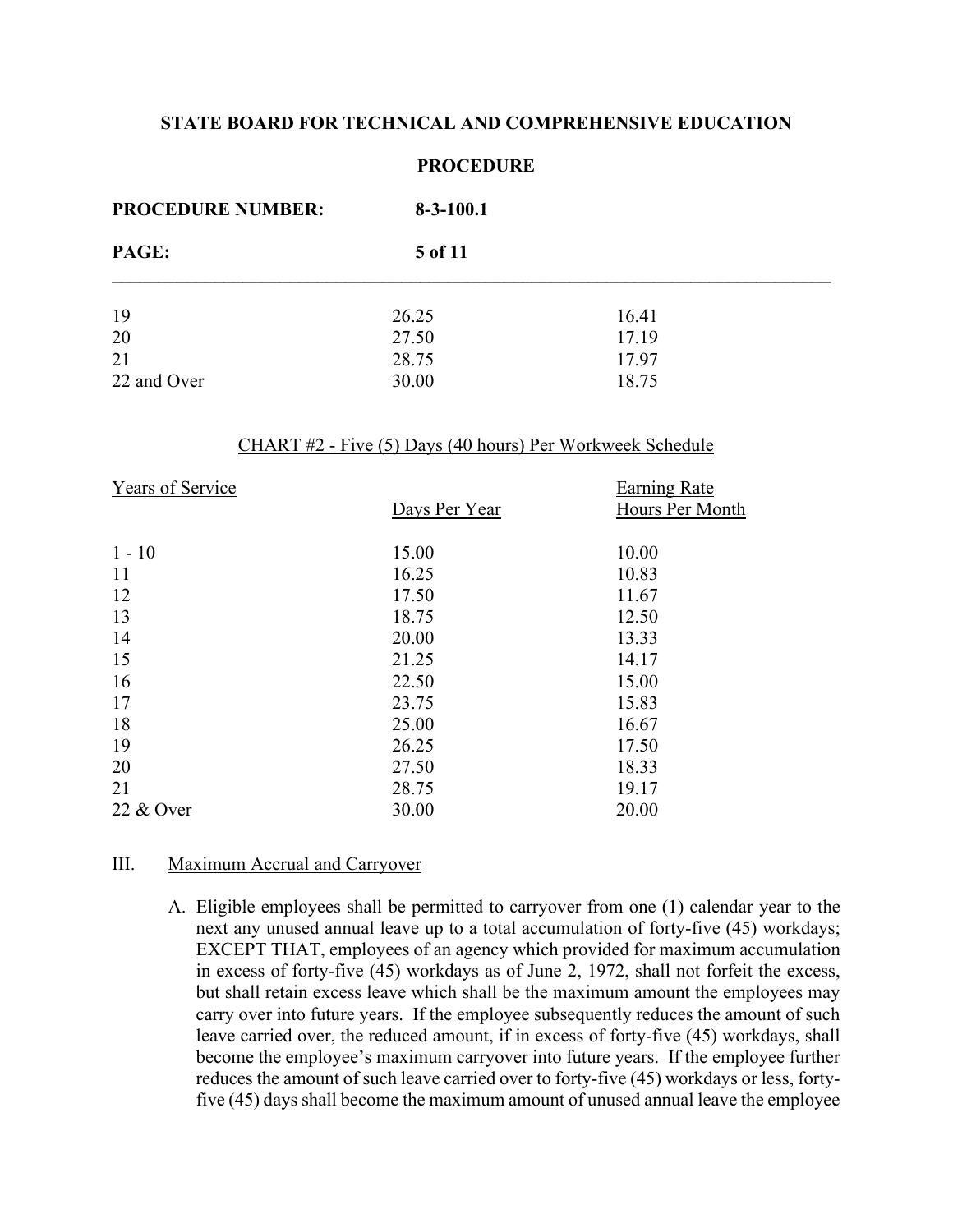#### **PROCEDURE**

| <b>PROCEDURE NUMBER:</b> | $8-3-100.1$ |
|--------------------------|-------------|
| PAGE:                    | 6 of 11     |

may thereafter carryover. During the calendar year, an employee may earn annual leave in excess of the forty-five (45) workdays; however, the employee may only carryover forty-five (45) days to the next calendar year.

B. Eligible employees who change from being full-time to part-time or from part-time to full-time, without a break in service, shall retain the annual leave hours previously earned. If this change results in the employee having a maximum accumulation in excess of forty-five (45) workdays as of the effective date of the change, the employee shall not forfeit the excess. The employee shall retain this excess leave which shall be the maximum amount the employee may carry forward into future years. If the employee subsequently reduces the amount of such leave carried over the reduced amount, if in excess of forty-five (45) workdays, shall become the employee's maximum carryover into future years. If the employee further reduces the amount of such leave carried over to forty-five (45) workdays or less, forty-five (45) days shall become the maximum amount of unused annual leave the employee may thereafter carryover. During the calendar year, an employee may earn annual leave in excess of the forty-five (45) workdays; however, the employee may only carryover forty-five (45) days to the next calendar year.

#### IV. Using and Scheduling Leave

- A. Leave taken under this section may qualify as Family and Medical Leave Act (FMLA) leave; and, if so, will run concurrently.
- B. Scheduling Leave
	- 1. College employees may be required to use annual leave during periods when the College is closed. These days will be specified according to the academic calendar prepared each year. Employees will be notified in advance of days when use of annual leave will be mandatory.
	- 2. To the degree possible, employees' requests for specific periods of annual leave shall be approved in advance and honored. However, considerations of workloads, work distributions, and similar factors may necessitate changes. Agency approval is required for the specific periods the employee shall be on annual leave, to include beginning and ending dates and computation of total hours.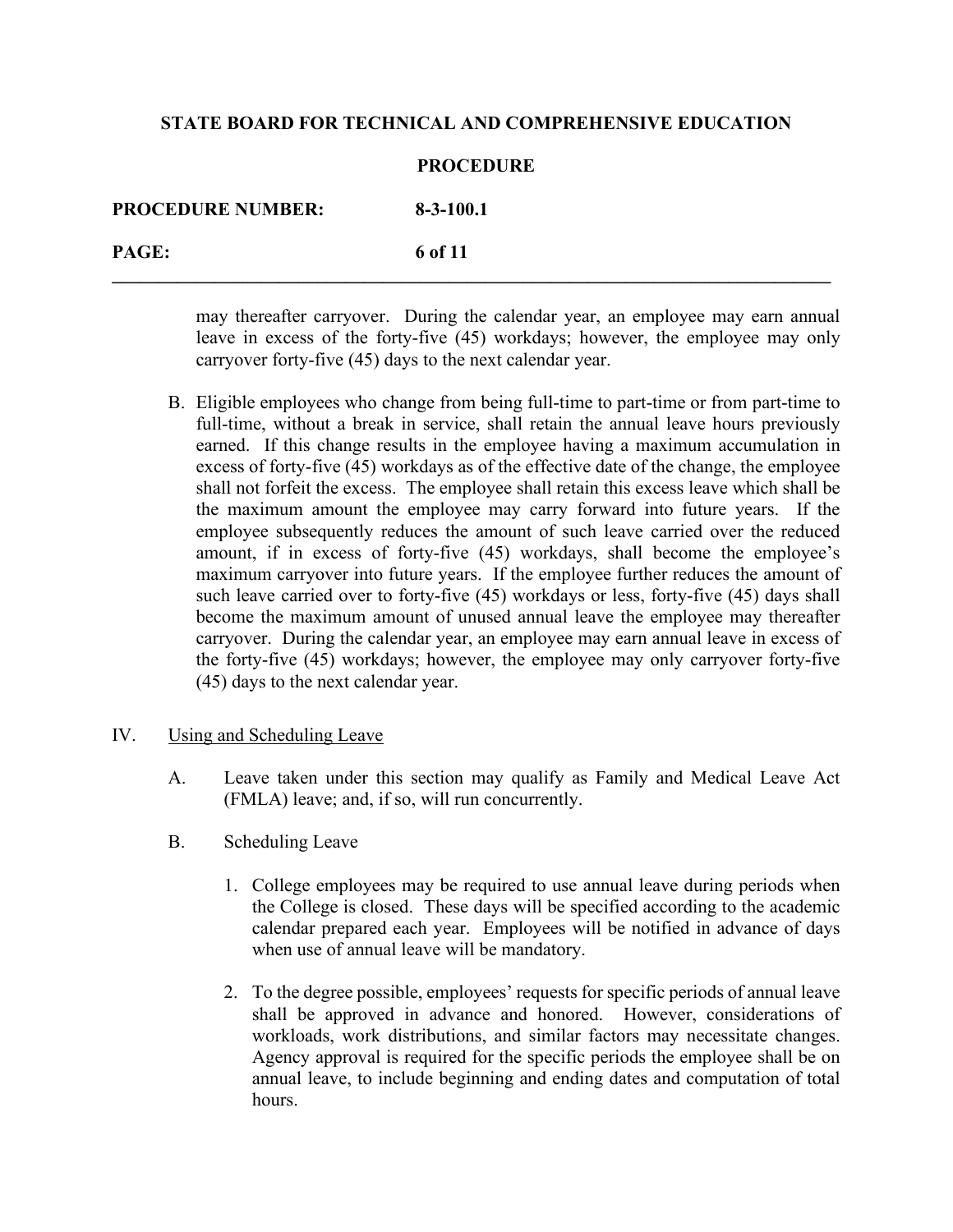#### **PROCEDURE**

| <b>PROCEDURE NUMBER:</b> | $8-3-100.1$    |
|--------------------------|----------------|
| <b>PAGE:</b>             | <b>7 of 11</b> |

- C. Maximum Days Used per Year
	- 1. The maximum number of earned days of annual leave that may be used in any one calendar year shall not exceed thirty (30) working days.
	- 2. Exception
		- a. For Family and Medical Leave Act (FMLA) or disability related qualifying reasons, an agency may allow an employee who has used all eligible sick leave and thirty (30) days of annual leave to use any remaining annual leave for:
			- i. Emergencies or serious health conditions of the employee
			- ii. Emergencies or serious health conditions of the employee's immediate family.  $1$
		- b. For emergency or extreme hardship conditions as referenced in S.C. Code Ann. § 8-11-670, the System President/College President or their designee may allow an employee, who has used all accumulated sick leave and thirty days of annual leave to use any remaining annual leave which he/she has accumulated.
		- c. An employee may request review by the Division of State Human Resources Director the denial of the use of annual leave as provided in the State Human Resources Regulations. Section 19-709.03.
- D. Increments for Use of Annual Leave

Annual leave shall be used in quarter-hour increments as determined by the System Office/College.

<span id="page-6-0"></span><sup>&</sup>lt;sup>1</sup> Immediate family is defined in DSHR Regulations Section 19-710.04 B. 6.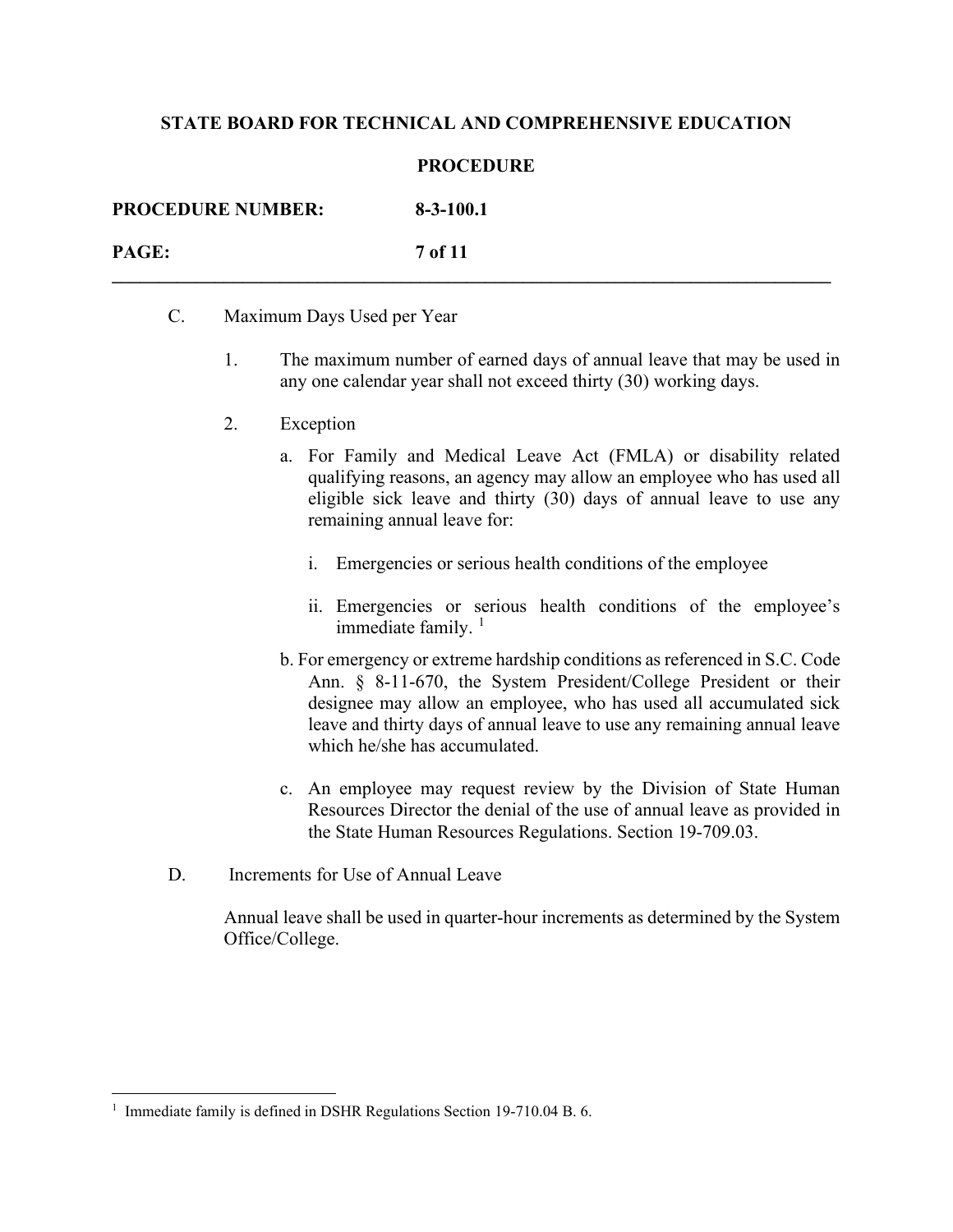### **PROCEDURE**

| <b>PROCEDURE NUMBER:</b> | $8 - 3 - 100.1$ |
|--------------------------|-----------------|
| PAGE:                    | 8 of 11         |

### E. Holiday During Leave

When a holiday is observed by the System Office/College while an employee is using annual leave, the day shall be considered a holiday, not a day of annual leave for the employee.

### V. Credited Service

A. Employees hired prior to June 2, 1972

Employees as of June 2, 1972, shall carry forward all service as a State employee prior to June 2, 1972, for purposes of determining annual leave earnings.

B. Cumulative service

Subsequent to June 2, 1972, all employees who are rehired following a break in service shall be given credit for prior state service for purposes of computing bonus earnings. No credit shall be given for the period between termination and reemployment. Any employee in a permanent position of a state agency or department must be given full state service credit for prior service as a certified employee of a school district of this State for purposes of computing bonus earnings and no credit under this paragraph may be given for any out-of-state teaching service or other service with an out-of-state school district.

#### VI. Transfer From One State Agency to Another

- A. An employee who transfers without a break in service from one agency to another shall transfer earned annual leave.
- B. When a full-time employee transfers to an agency that has a different workday, their annual leave at the transferring agency shall be converted to equivalent days of annual leave at the receiving agency.
- C. When an employee transfers from a position in which he earns both sick and annual leave to a teaching position of academic rank at a State supported institution of higher learning, the employee shall be paid for earned annual leave according to Section 19- 709.05.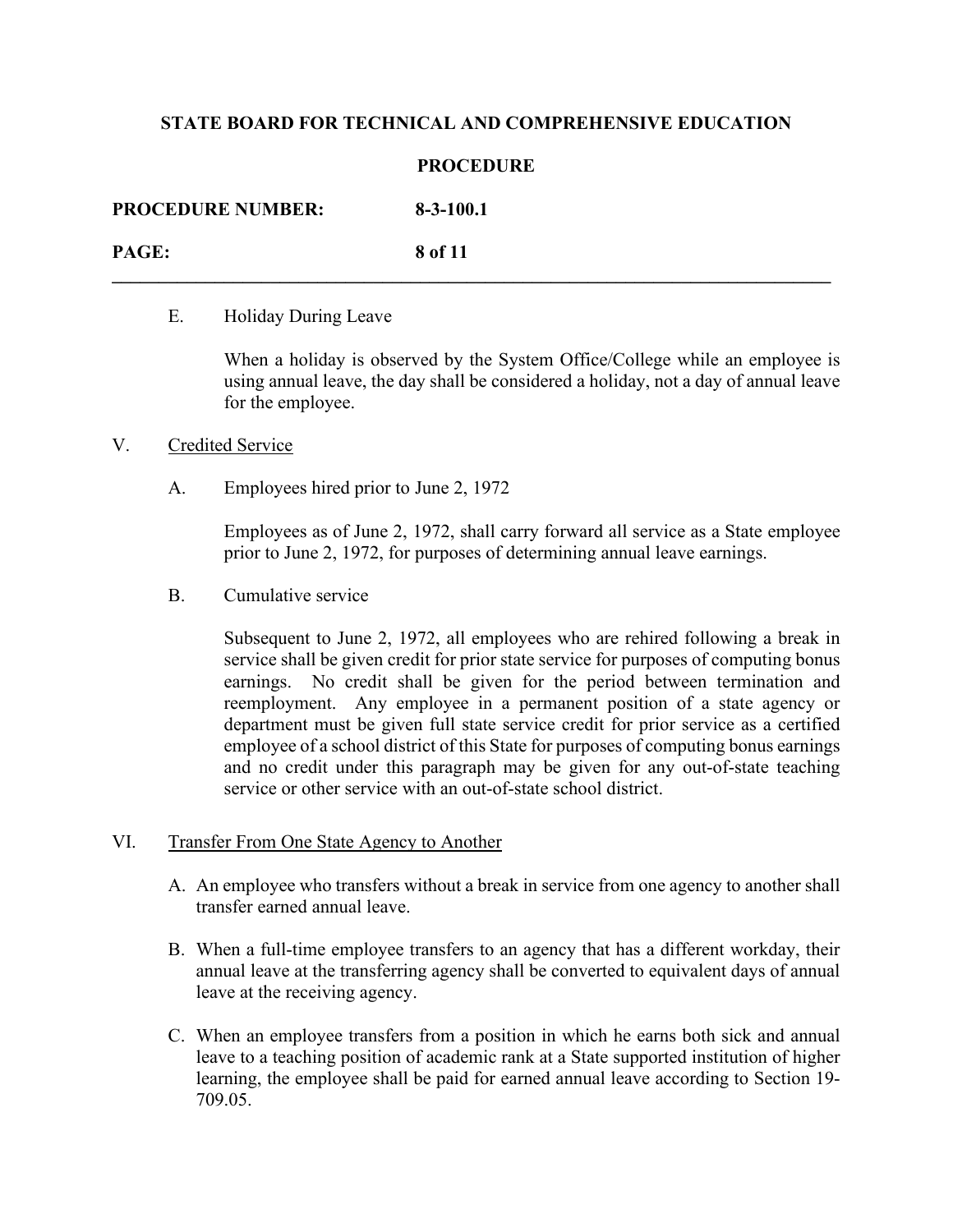### **PROCEDURE**

| <b>PROCEDURE NUMBER:</b> | $8-3-100.1$ |
|--------------------------|-------------|
| PAGE:                    | 9 of 11     |

- D. When the employee with a maximum carryover in excess of forty-five (45) workdays transfers from one agency to another, the employee shall retain the higher maximum carryover at the receiving agency. If the employee subsequently reduces the amount of such leave carried over, the reduced amount, if in excess of forty-five (45) workdays, shall become the employee's maximum carryover into future years. If the employee further reduces the amount of such leave carried over to forty-five (45) workdays or less, forty-five (45) days shall become the maximum amount of unused annual leave the employee may thereafter carryover. During the calendar year, the employee may earn annual leave in excess of the forty-five (45) workdays; however, the employee may only carryover forty-five (45) days to the next calendar year.
- E. Temporary grant/time-limited employees must be paid accrued annual leave upon termination, if funding is available or provided in the grant and/or project, as outlined in the temporary grant/time-limited appointment form.

# VII. Movement Between Non-Faculty and Faculty Positions Within the Technical College System

- A. When an employee moves from a non-faculty position in which he earns both sick and annual leave to a faculty position within the Technical College System, the employee shall be paid for earned annual leave according to State Human Resources Regulations Section 19-709.05.
- B. When a faculty member moves to a non-faculty position in which he earns both sick and annual leave within the Technical College System, a lump sum payment will be made for banked and unused non-work days according to SBTCE Procedure 8-3-101.1 Faculty Non-Work Days, not to exceed forty-five days.

## VIII. Payment Upon Separation of Employment

Upon separation from State employment, a lump sum will be made for unused annual leave, not to exceed forty-five (45) days, unless a higher maximum is authorized under State Human Resources Division Regulations Section 19-709.02 C., and without deducting any earned leave taken during the calendar year in which the employee separates except retirees hired by the state after June 30, 2005.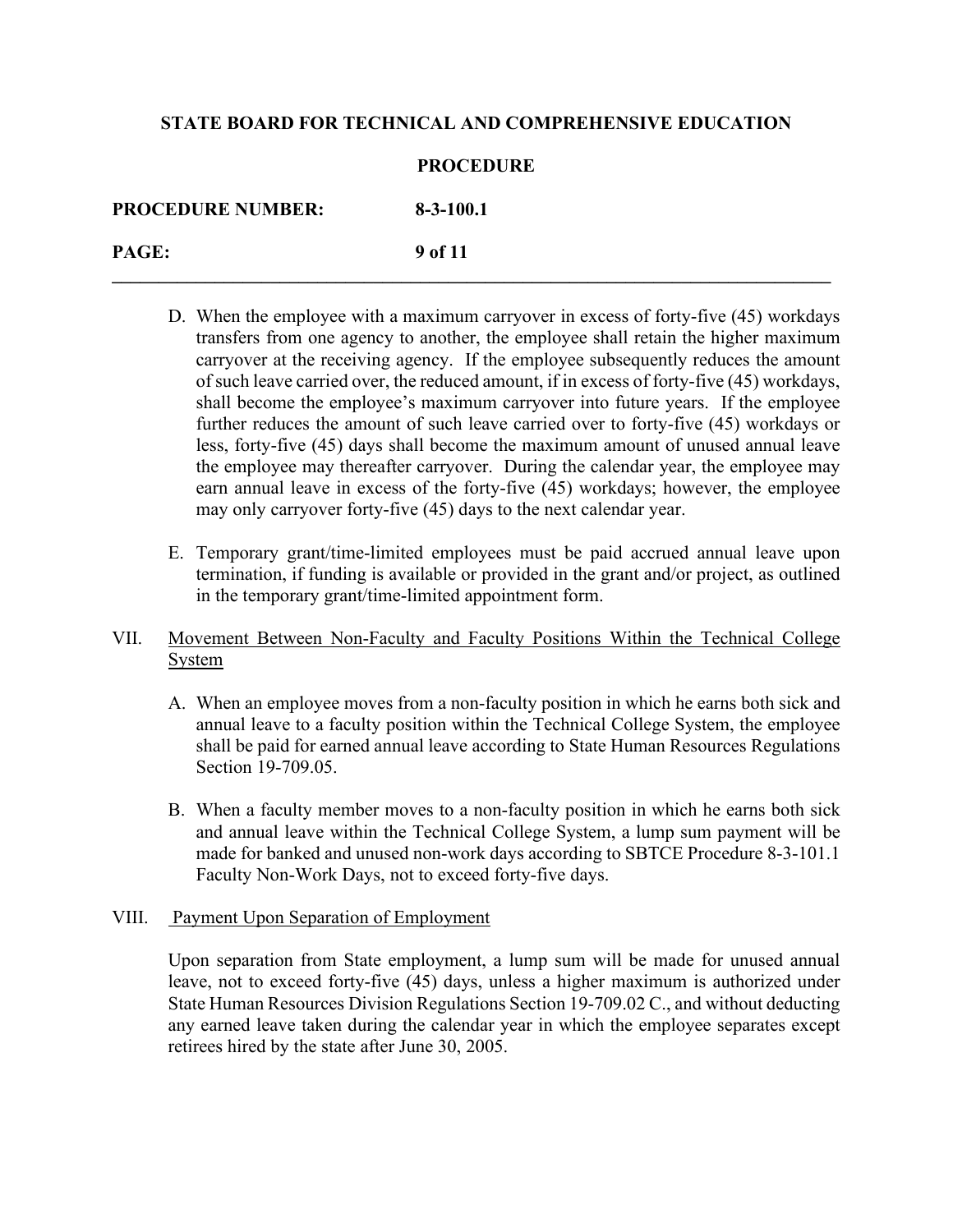### **PROCEDURE**

| <b>PROCEDURE NUMBER:</b> | $8 - 3 - 100.1$ |
|--------------------------|-----------------|
| PAGE:                    | 10 of 11        |

If the employee has not experienced a break in service, the agency shall not pay out any unused annual leave. However, an employee who transfers or is reassigned to a teaching position or position of academic rank at an institution of higher learning, as referenced in 8-11-680 of the SC Codes of Laws, should be paid out for any unused annual leave.

Upon the death of an employee while in active service, the estate of the deceased employee shall be entitled to the lump sum payment not to exceed forty-five (45) days except as included in SC Code of Laws 8-11-610.

Part-time employees' accumulation payments will be on a pro rata basis.

The annual leave payout should be calculated based on the employee's final rate of pay, including longevity, temporary salary adjustments, special assignment pay, or any other pay (excluding overload or dual employment) that the employee is receiving at the time of separation.

## IX. Annual Leave Records

A leave record shall be maintained by the System Office/College for each employee covered under the provisions of the S.C. Code Ann. § 8-11-680, which shall be subject to audit by the Department of Administration and the State Board for Technical and Comprehensive Education.

Failure to report leave taken is considered a falsification of work/time records and could be construed as being paid for hours not worked in violation of S.C. Code Ann. § 8-11-30 and may be subject to disciplinary action up to and including termination.

Such records shall:

- A. Indicate the annual leave accrual rate for each employee.
- B. Indicate the number of annual leave hours earned and used during the current calendar year;
- C. Indicate the number of annual leave hours carried forward from the previous calendar year, but not exceeding the maximum accrual authorized;
- D. Indicate the number of hours in the employee's official workweek and workday;